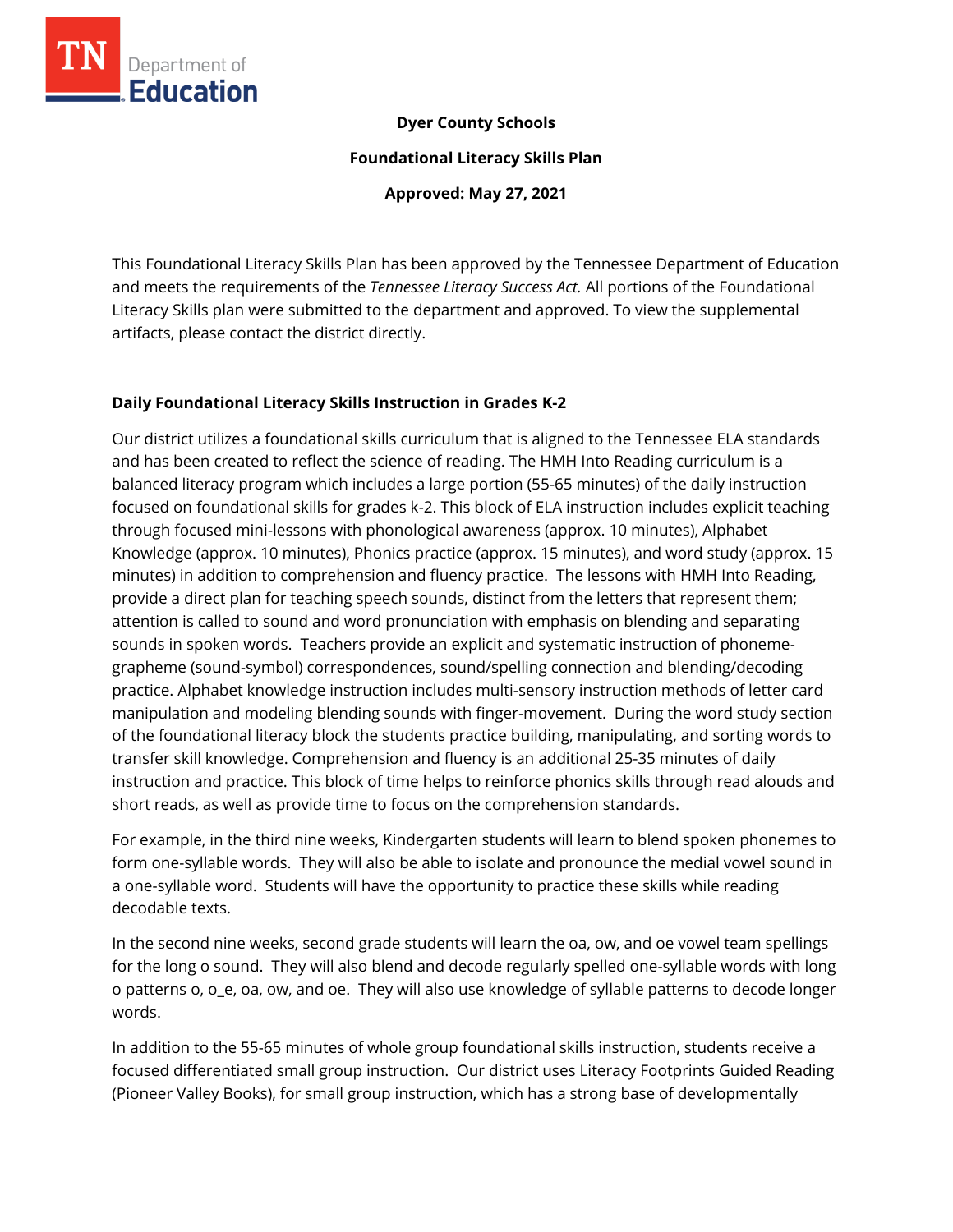appropriate foundational skills. Students learn to apply foundational skills to decode and make meaning of increasingly challenging text. Within the small group setting students develop and use a network of complex strategies and behaviors needed to become successful lifelong learners.

One improvement for next year is to implement collaborative vertical-planning. Vertical planning structures will enhance access to curricular rigor for all students, connecting learning expectations horizontally within and across content areas and contexts, as a means to develop accurate frameworks of knowledge.

Another improvement is the continued time for collaborative planning for teachers to develop and refine opportunities for their students to practice writing skills.

## **Daily Foundational Literacy Skills Instruction in Grades 3-5**

Our district utilizes a balanced literacy curriculum for grades three (3) through five (5) that is aligned to the Tennessee ELA standards and has been created to reflect the science of reading. Students receive 90 minutes of direct ELA instruction on a daily basis. During this block of time, students are engaged in whole group instruction, small group instruction, and independent work study.

Our third through fifth grade students spend 30-45 minutes daily working with foundational skills within whole group instruction, and a minimum of 20 minutes daily during small group instruction. We are currently using a state approved curriculum, Guide Books by Learnzillion. The Guide Book curriculum provides students with daily opportunities to build and apply knowledge through reading, writing, speaking, listening and thinking. This curriculum engages students with authentic texts that allow them to cohesively work on fluency, vocabulary, writing, and comprehension. Our daily foundational skills instruction focuses on grammar, morphology, spelling, writing and fluency. In grades 3-5 we focus on a daily warm-up before we move into our daily ELA instruction. In grades 3-5 our warm up focuses on Greek and Latin roots, affixes, prefixes, suffixes, spelling patterns, syllabication, and letter sounds. These standards based warm-ups will be connected to the core curriculum. The warm-ups provide an opportunity to collect formative data to give teachers guidance on which standards we need to focus on in both whole and small group instruction. In addition to whole group instruction, students receive a focused differentiated small group instruction. Our district uses Literacy Footprints Guided Reading (Pioneer Valley Books), for small group instruction, which has progressive steps within the comprehension focus. Students learn to internalize a variety of strategic actions that help them work with words, read with phrasing and expression, and retell text. Foundational and comprehensive strategies are used to help students bridge the gap between fluent guided reading lessons to their independent assessments.

For example, our third grade students just finished a unit about Treasure Island. The unit started with an overview of the end task and then had students activate prior knowledge with treasure. The daily routine often begins with a review and a discussion. In an example lesson, the lesson begins with a class discussion about similes and why authors use them. Partners discuss what similes are and why authors use them. Next the lesson moves to working with words. The teacher works with students to analyze a quote from the text Treasure Island. Together they identify the simile and discuss what the simile reveals about the character. Students are then given another quote from the text to analyze to find the simile and identify its meaning. A think-pair-share activity is used to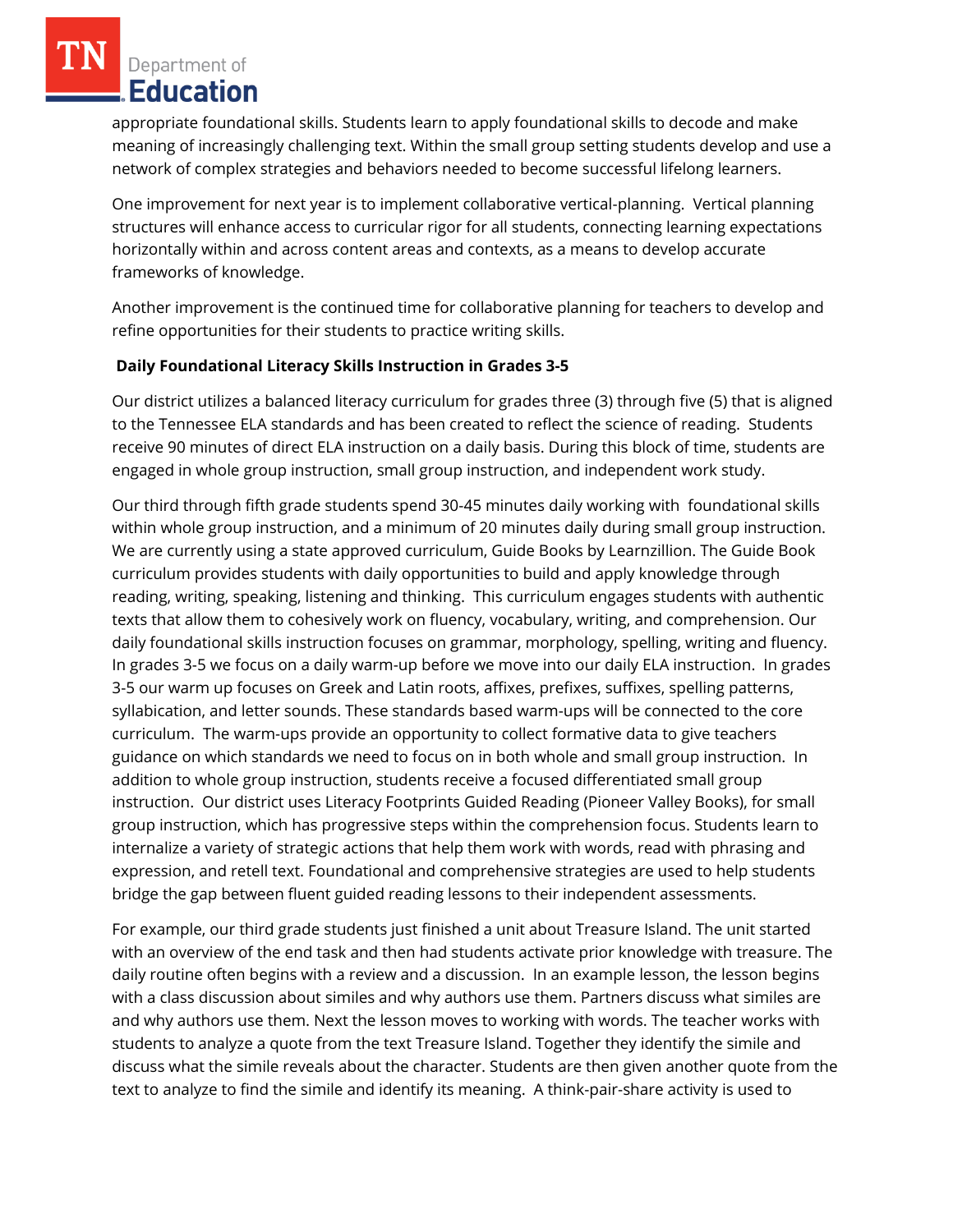engage students in a discussion about how authors use figurative language and what they reveal. After practicing with a partner, students express their understanding by writing similes to describe a character after the teacher models an example of a strong and weak response. Therefore, foundational skills instruction is embedded throughout the curriculum.

# **Approved Instructional Materials for Grades K-2**

Houghton Mifflin Harcourt - K-2, 4-5 Into Reading, Tennessee

## **Approved Instructional Materials for Grades 3-5**

LearnZillion - 3-5 Guidebooks

## **Additional Information about Instructional Materials**

We have recently adopted two curriculums for our Kindergarten through fifth grade students. In grades K-2, we use Into Reading by Houghton Mifflin Harcourt and in grades 3-5, we use Guidebooks by Learnzillion. The Tennessee Foundational Skills Curriculum Supplement will be utilized in grades K-2 to ensure our students are getting the foundational skills instruction they need, in addition to what our adopted curriculum offers. Kindergarten through second grade classrooms use soundsfirst warm-ups in all of our schools, and we strongly believe this will help our students gain more phonological and phonemic awareness. We want to build this understanding not only with our students, but with their families as well. In order to achieve this goal, we send home corresponding activities, sight word lists, and decodable readers to provide students with additional opportunities to reinforce daily lessons outside of school. Helping them to grow as readers and writers.

## **Universal Reading Screener for Grades K-5. This screener complies with RTI<sup>2</sup>and Say Dyslexia requirements.**

Star Early Lit and Star Reading

Dibels

### **Intervention Structure and Supports**

At the beginning of each school year students are given either the Star Reading or Star Early Lit benchmark (universal screener) to determine which students have a reading deficiency or are "at risk" of falling behind. Those students demonstrating a need are classified as in need of Tier II or Tier III instruction. These students are then placed into either a Tier 2 or Tier 3 intervention group. Students who are placed into Tier 3 intervention groups have a PR of 0-25 and will receive a minimum of one hour daily intervention. After the benchmark is given, teachers, principals, instructional coaches, interventionists, and our elementary supervisor meet together to develop small groups and determine the appropriate intervention. Students are then given diagnostic assessments to help determine the best path to bridge the individual student's gaps. The Pioneer Valley comprehension assessment and two word leveled assessment, along with the Next Step Guided Reading Assessment is used to determine students' current reading level. These diagnostic assessments also help to determine specific focus areas for the groups (phonemic awareness, phonics, word study, fluency, comprehension strategies, etc.) Our district has implemented research-based intervention programs to support our Tier 2 and Tier 3 students, who have been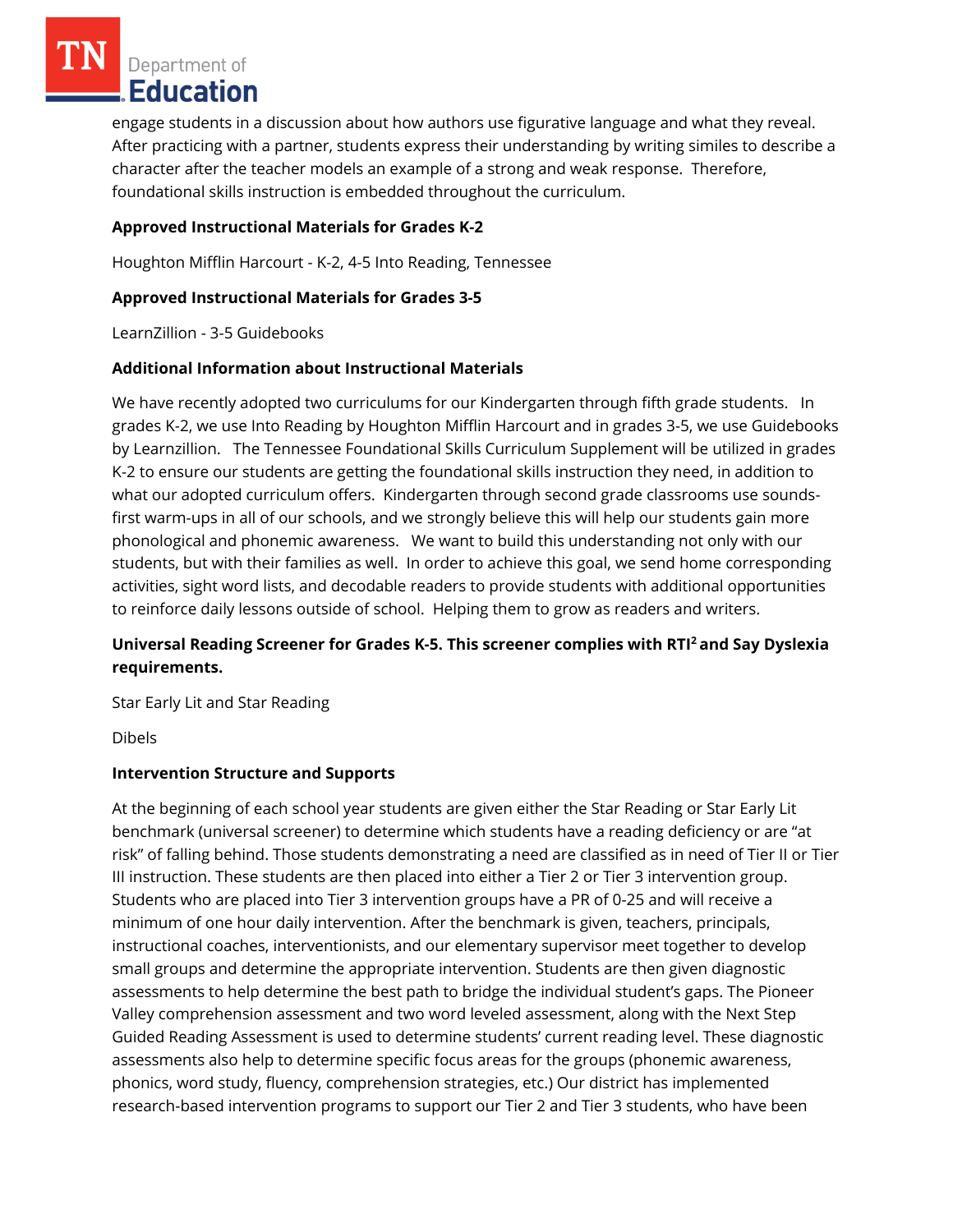identified as having a substantial reading deficiency or are "at-risk" for developing reading deficiencies. The Pioneer Valley Books by Literacy Footprints is the program that is used for our Tier 2 intervention groups. This program is leveled to address students current reading level and is developed to focus on word study and foundational skills, as well as provide the opportunity for students to develop comprehension strategies to improve their reading. This program is easily tailored to meet the needs of the Tier 2 students. A more strategic intervention is used to address the needs of Tier 3 students. Such interventions include Sounds Sensible, SPIRE, Voyager, and RISE. For students that show a deficiency in letter sound relationships, Sounds Sensible is used. Sounds Sensible® provides hands-on instruction in the most reliable indicators of reading success: phonological awareness, alphabet knowledge, and understanding letter-sound relationships, as well as handwriting. The lessons follow a structured literacy approach, helping students quickly master 20 consonants and short a. For students in first and second grade who demonstrate a reading deficiency, S.P.I.R.E. is used. S.P.I.R.E. is a teacher-led 10-step lesson plan that methodically walks students through phonemic awareness and phonics, then spelling, vocabulary, comprehension, and fluency — instilling and reinforcing every stage of reading development. Lessons include multisensory activities that meet different learning styles and engage all students, and provide continual practice and review to lock in permanent gains. The Voyager Program is used with students in grades second through fifth grade who have mastered their foundational skills but are struggling with comprehension. This program provides struggling readers with explicit instruction, corrective feedback, and more time on task to master critical reading skills. Data teams meet every 4 1/2 weeks to determine if a change in the intervention is needed or the person providing the intervention needs to be changed. The data teams also look at other variables such as attendance and engagement as part of the decision making process before an adjustment or change is made to the intervention program. If a child is not showing progress with the use of the intervention, a change is made to find an intervention that is best suited to address the deficit area. Intervention takes place daily and is part of the school wide master schedule. This time is protected and valued . When students are in RTI groups the work is centered on activities that are skill specific for their needs.

### **Parent Notification Plan/Home Literacy Reports**

After the fall benchmark is given individual schools hold RTI meetings that include teachers, interventionists, instructional coaches, principals, and our elementary supervisor. Once groups are determined parent contact is made through a letter explaining our intervention process and our goals for each individual student. The letter explains what learning deficits each student has and how the intervention will meet the student's individual academic needs. The parents will be notified of the length of the daily intervention and strategies that can be used at home to help their child grow as a reader and learner. It will also emphasize the importance of being able to read by the end of their third grade year.

Progress reports are sent home each mid-nine week period, and the RTI team meets once per nine weeks to determine if a student is making adequate growth in their current intervention. We resend home a form letting them know whether or not their child is making progress, and any changes that will be made in the upcoming nine weeks. These reports will go out four times annually.